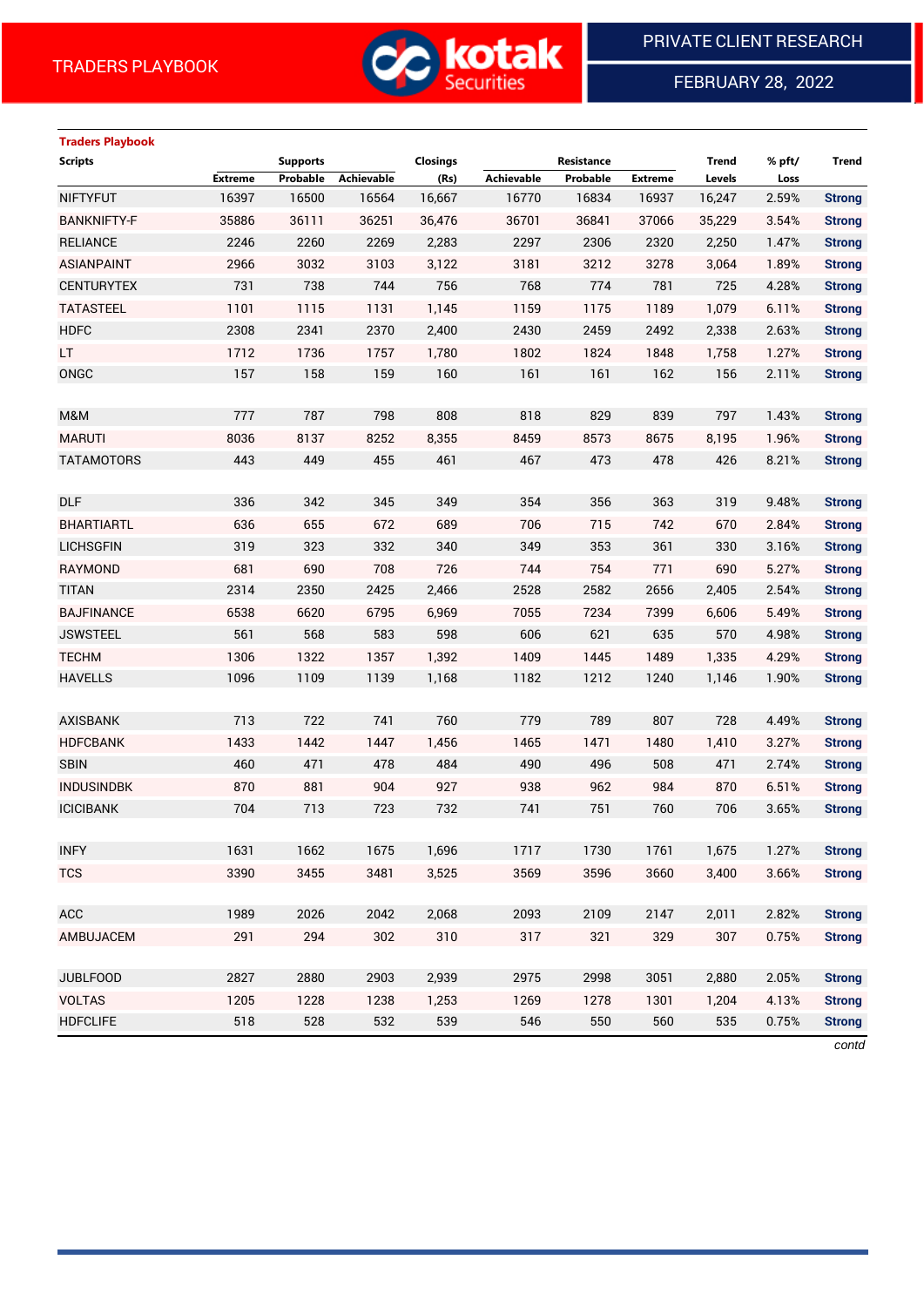#### **Closing Pricess**

Closing price is that price at which a scrip closes on the previous day. Traders can start their intraday trade on this level. The stock or index should sustain above or below the closing price else you should exit the trade. Ideally, half a percent should be the stop loss above or below the closing price to enter the trade.

## **Trend**

Trend is the level at which the tendency of Indices and Stocks can be identified. For best results, you can use the 'Trend Remarks' to trade. A 'Weak' trend means that traders can trade with a negative bias. If the trend is 'Strong', you can trade long with a positive bias. Base price should be the closing price.

#### **Achievable (Supp/Resis)**

It is the price which can be achieved if the Index/Stock trades above or below the closing price. During normal course of trading, first levels are important as one can take profits around first resistance and supports levels.

## **Probable (Supp/Resis)**

It's a second resistance/support and can be achieved if stocks/indices are in trending mode. Events can lead stocks and indices to reach these levels.

#### **Extreme levels**

Sometimes, the stocks fall or rise to their average lowest or highest levels FOR THE DAY and that may act as an excellent contra buying or selling opportunity with a stop loss given in the table. This means buying around extreme support and selling around extreme resistance strictly with a given stop loss. For e.g. If the extreme support for Nifty is given at 5605, and in case the market comes down to similar levels, then you can initiate long positions with the given 'stop loss for long' in the column, say at 5585. If it breaks 5585 then the trader must exit the position. This is valid on both the sides.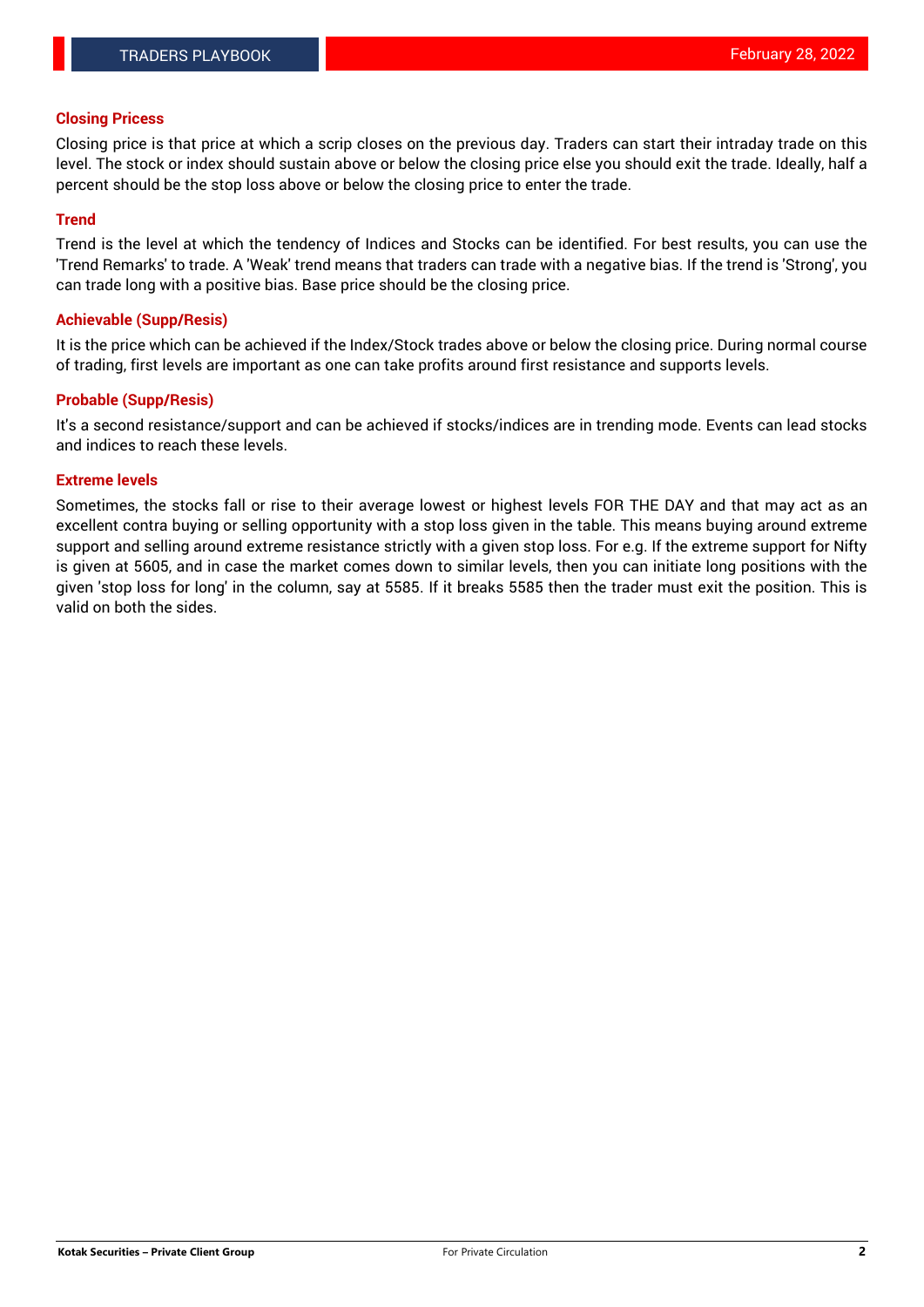## **RATING SCALE (PRIVATE CLIENT GROUP)**

| <b>BUY</b>             | $-$ | A condition that indicates a good time to buy a stock. The exact circumstances of the signal will be determined by the indicator that an<br>analyst is using.  |
|------------------------|-----|----------------------------------------------------------------------------------------------------------------------------------------------------------------|
| <b>SELL</b>            | $-$ | A condition that indicates a good time to sell a stock. The exact circumstances of the signal will be determined by the indicator that an<br>analyst is using. |
| <b>Stop Loss Order</b> | $-$ | An instruction to the broker to buy or sell stock when it trades beyond a specified price. They serve to either protect your profits or<br>limit your losses.  |

#### **FUNDAMENTAL RESEARCH TEAM (PRIVATE CLIENT GROUP)**

**Jatin Damania Purvi Shah Rini Mehta K. Kathirvelu** Metals & Mining, Midcap **Pharmaceuticals** Research Associate Support Executive jatin.damania@kotak.com [purvi.shah@kotak.com](mailto:purvi.shah@kotak.com) rini.mehta@kotak.com [k.kathirvelu@kotak.com](mailto:k.kathirvelu@kotak.com)  $+91$  22 6218 6440  $+91$  22 6218 6432

**Sumit Pokharna Pankaj Kumar** sumit.pokharna@kotak.com pankajr.kumar@kotak.com +91 22 6218 6438 +91 22 6218 6434

**Shrikant Chouhan Arun Agarwal Amit Agarwal, CFA Hemali Dhame**

Oil and Gas, Information Tech Construction, Capital Goods & Midcaps

Head of Research Auto & Auto Ancillary Transportation, Paints, FMCG Banking & Finance shrikant.chouhan@kotak.com arun.agarwal@kotak.com agarwal.amit@kotak.com Hemali.Dhame@kotak.com +91 22 6218 5408 +91 22 6218 6443 +91 22 6218 6439 +91 22 6218 6433

**TECHNICAL RESEARCH TEAM (PRIVATE CLIENT GROUP) Shrikant Chouhan Amol Athawale Sayed Haider**

[shrikant.chouhan@kotak.com](mailto:shrikant.chouhan@kotak.com) [amol.athawale@kotak.com](mailto:amol.athawale@kotak.com) Research Associate +91 22 6218 5408 +91 20 6620 3350 [sayed.haider@kotak.com](mailto:sayed.haider@kotak.com)

+91 22 62185498

# **DERIVATIVES RESEARCH TEAM (PRIVATE CLIENT GROUP)**

 $+91$  22 6218 5497

**Sahaj Agrawal Prashanth Lalu Prasenjit Biswas, CMT, CFTe** [sahaj.agrawal@kotak.com](mailto:sahaj.agrawal@kotak.com) [prashanth.lalu@kotak.com](mailto:prashanth.lalu@kotak.com) [prasenjit.biswas@kotak.com](mailto:prasenjit.biswas@kotak.com)